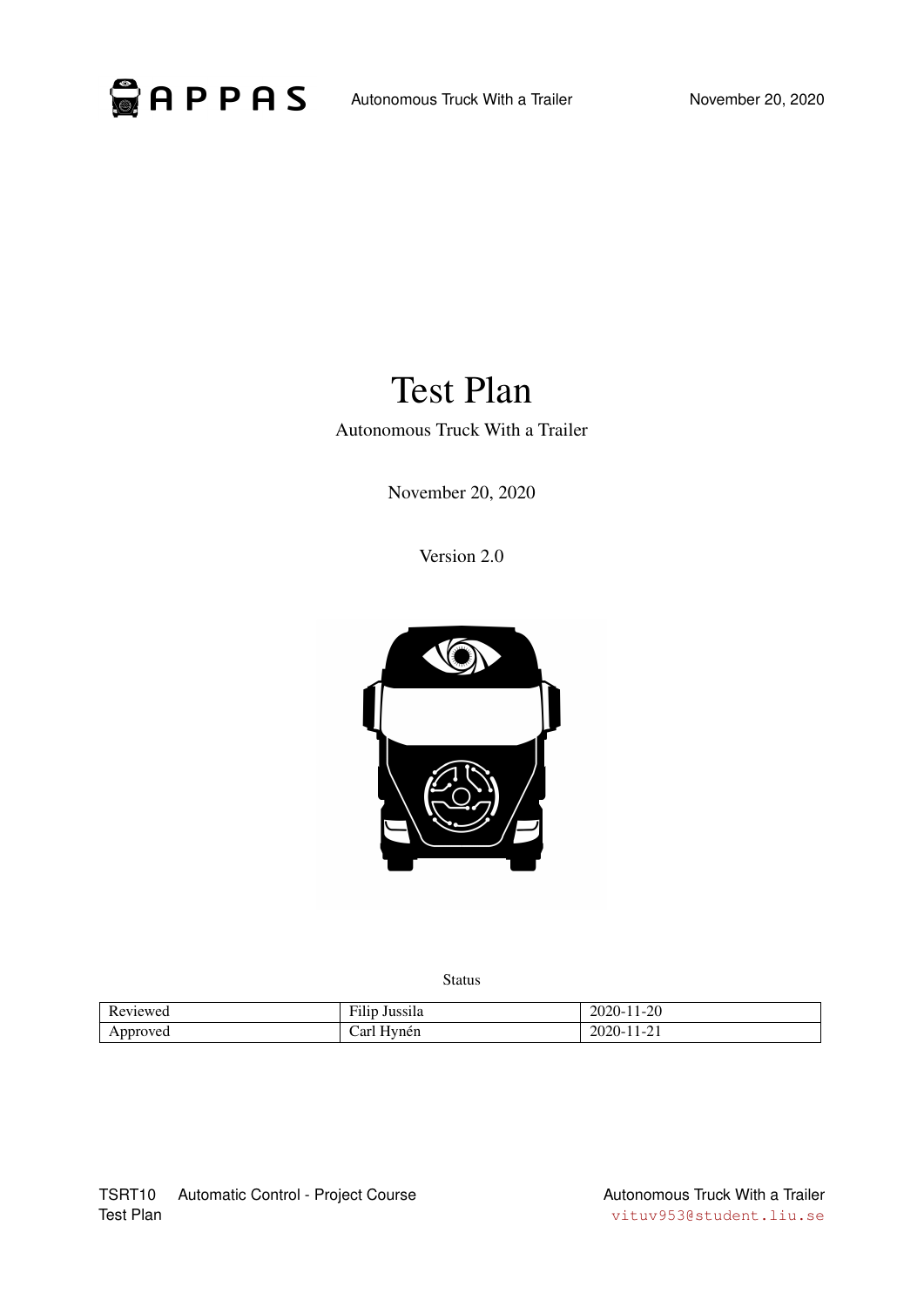

|                                | THUJUL TUUHII V                                                                                      |
|--------------------------------|------------------------------------------------------------------------------------------------------|
| Group E-mail:                  | vituv953@student.liu.se                                                                              |
| Homepage:                      | https://tsrt10.qitlab-pages.liu.se/2020/rev truck                                                    |
| Orderer:                       | Carl Hynén, Linköping University<br>Phone: +46 73-562 34 34<br>E-mail: carl.hynen@liu.se             |
| Supervisor:                    | Daniel Arnström, Linköping University<br>Phone: $+46$ 76-831 24 09<br>E-mail: daniel.arnstrom@liu.se |
| Customer / Course Responsible: | Daniel Axehill, Linköping University<br>Phone: $+46$ 13-28 40 42<br>E-mail: daniel.axehill@liu.se    |

#### Project Identity

# Participants of the group

| <b>Name</b>          | <b>Responsible</b>       | E-mail                      |
|----------------------|--------------------------|-----------------------------|
| Per Antonsson        |                          | peran080@student.liu.se     |
| Edvin Bourelius      |                          | edybo949@student.liu.se     |
| <b>Gustav Erbing</b> |                          | guser450@student.liu.se     |
| Johan Gustafsson     |                          | johgu927@student.liu.se     |
| Anton Holgersson     | Information Manager (IM) | antho $223@$ student.liu.se |
| Ofa Ismail           | Software Architect (SW)  | abdis077@student.liu.se     |
| Filip Jussila        | Document Manager (DM)    | filju425@student.liu.se     |
| Per Liljeström       | Test Leader (TL)         | perli397@student.liu.se     |
| Katherine Rajala     |                          | katra 756@student.liu.se    |
| David Salomonsson    | Design Manager (DeM)     | davs358@student.liu.se      |
| Viktor Uvesten       | Project Leader (PL)      | vituv $953$ @student.liu.se |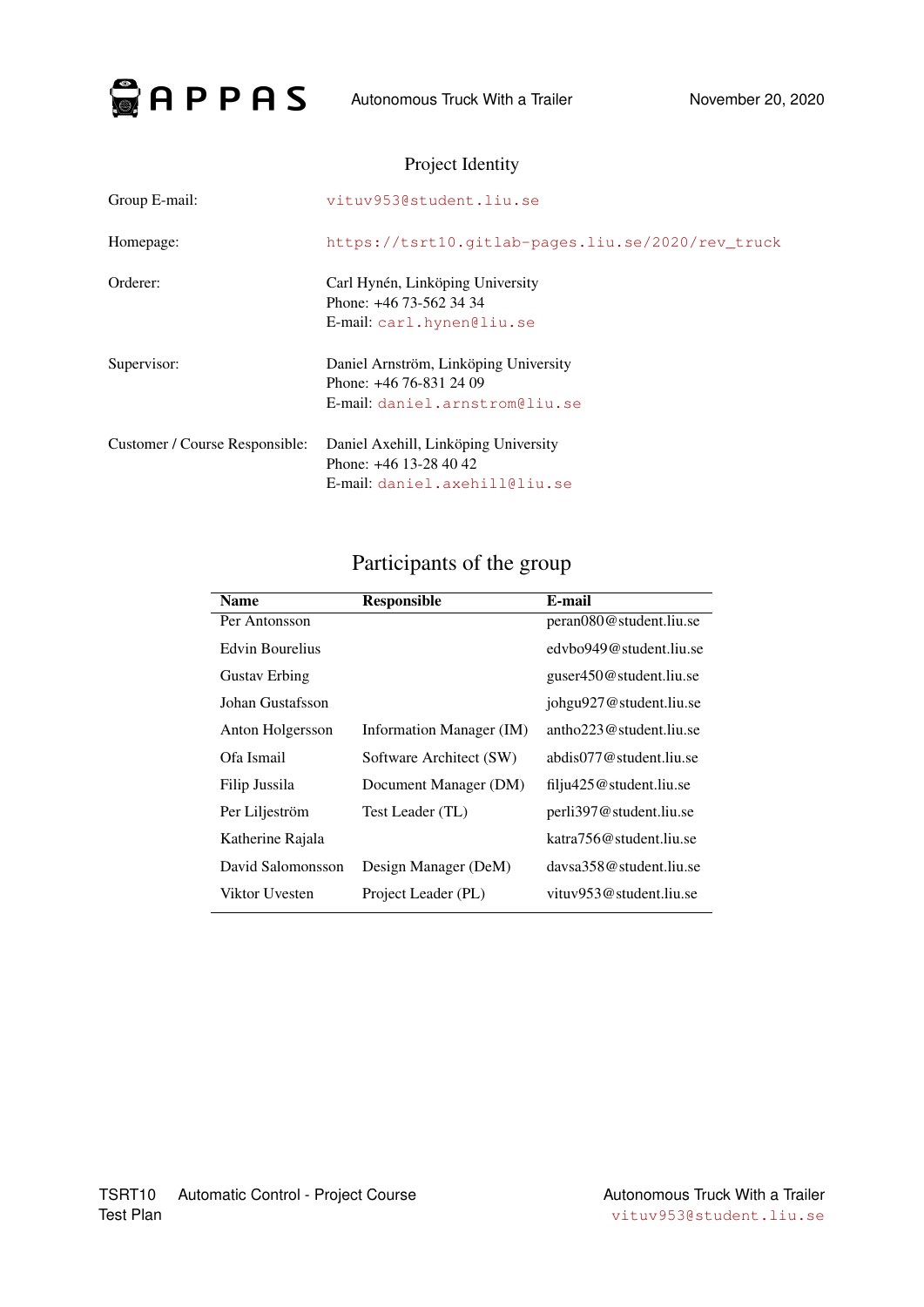

## **CONTENTS**

| 1 Introduction      |  |
|---------------------|--|
|                     |  |
| $\sim$ 2<br>2 Tests |  |
|                     |  |
|                     |  |
|                     |  |
|                     |  |
| 3 Test Protocol     |  |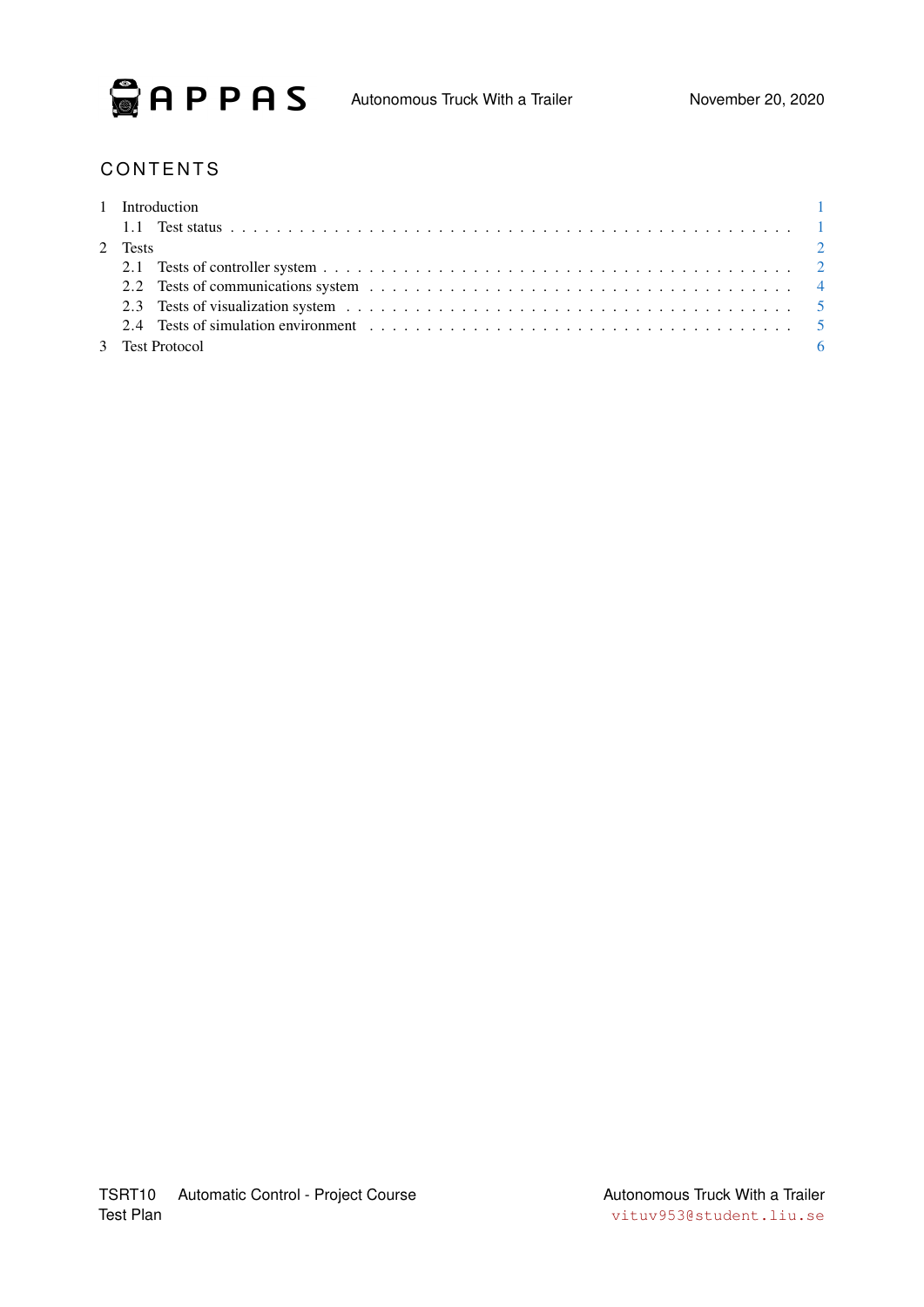

### DOCUMENT HISTORY

| <b>Version</b> | Date              | <b>Changes made</b>              | <b>Made by</b> | <b>Reviewer</b> |
|----------------|-------------------|----------------------------------|----------------|-----------------|
| 0.1            | 2020-09-30        | First draft                      | Project Group  | Viktor Uvesten  |
| 0.2            | $2020 - 10 - 04$  | Fixed comments and added content | Project Group  | Viktor Uvesten  |
| 1.0            | $2020 - 10 - 0.5$ | Fixed comments from supervisor   | Project Group  | Filip Jussila   |
| 2.0            | $2020 - 11 - 20$  | Final version                    | Project group  | Filip Jussila   |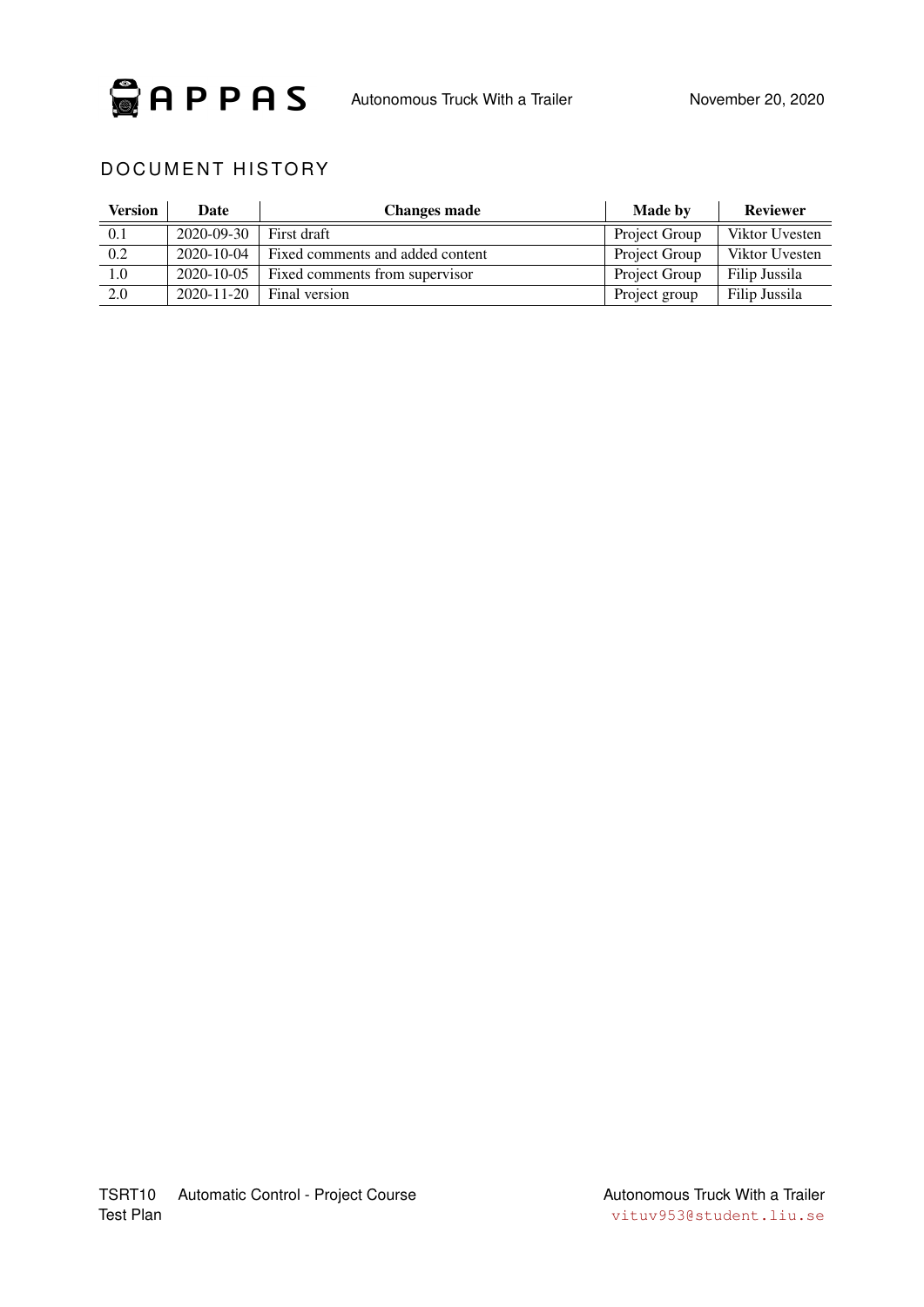

## <span id="page-4-0"></span>1 INTRODUCTION

In this document are the multiple tests that will be performed planned to verify the requirements presented in the associated requirement specification. Not all requirements stated in the requirement specification are subject to testing. Some requirements are simply not possible to test, e.g. requirements regarding the project group's management of the other requirements.

#### <span id="page-4-1"></span>**1.1 Test status**

The tests will be given a status *Passed* or *Failed*, whether or not the tested requirements was deemed fulfilled. A test that fails will result in either; further work on the related problem or a renegotiation of the tested requirement.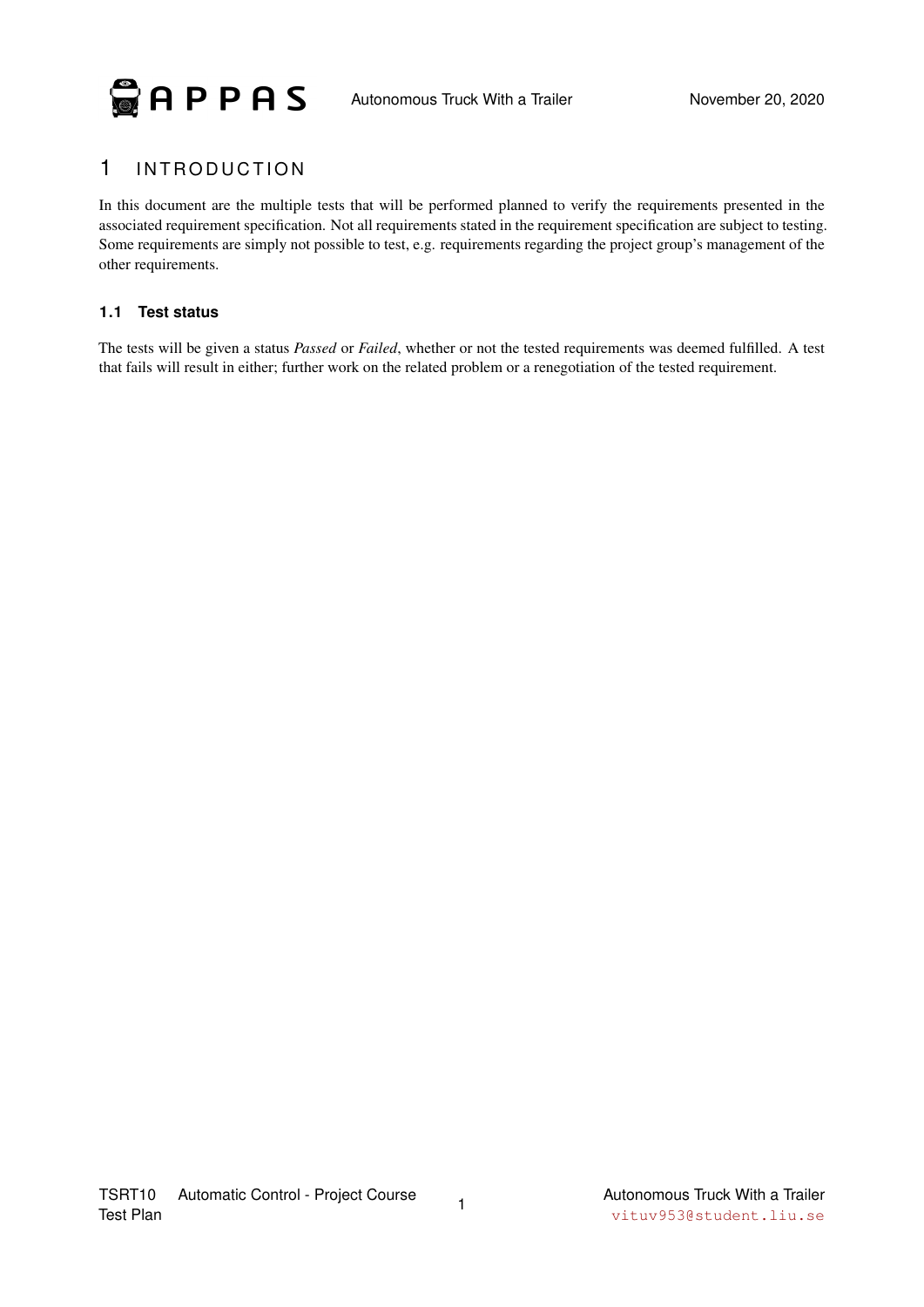# <span id="page-5-0"></span>2 TESTS

Below are the planned tests presented according to the associated subsystem and possible requirement category. There is a high likelihood that the different tests will be performed multiple times as they are not expected to pass on the first try. When a test is performed successfully multiple times, e.g. three times is it deemed to have been passed.

#### <span id="page-5-1"></span>**2.1 Tests of controller system**

 $\odot$  APPAS

Planned tests for the controller system are presented in the following subsections according to their associated tested requirements.

#### **2.1.1** *Tests of general requirements*

The planned tests of the controller system's general requirements are listed below in Table [1.](#page-5-2)

<span id="page-5-2"></span>

| Test                        | Tested requirements | Resources                    | Description                                          |
|-----------------------------|---------------------|------------------------------|------------------------------------------------------|
|                             | 5                   | <b>RPi</b>                   | Verify that all major computation related to the     |
|                             |                     |                              | MPC controller is done on the RPi.                   |
| $\mathcal{D}_{\mathcal{L}}$ | 8                   | Computer, possibly RPi       | Test the MPC controller according to the functional  |
|                             |                     |                              | requirements of priority 1 presented in the require- |
|                             |                     |                              | ment specification.                                  |
| 3                           | 9                   | RPi, simulation environment, | Verify that the potential bias of the steering angle |
|                             |                     | Visionen & truck             | is successfully removed. By examining the truck's    |
|                             |                     |                              | course, after calibration is done, when the truck is |
|                             |                     |                              | given the control signal corresponding to a straight |
|                             |                     |                              | path ahead. First in the simulation environment      |
|                             |                     |                              | then live in Visionen.                               |
| $\overline{4}$              | 11                  | <b>RPi</b>                   | Control that appropriate data packages can be sent   |
|                             |                     |                              | from and received by the MPC controller to the       |
|                             |                     |                              | other subsystems.                                    |

**Table 1:** The planned tests of the general requirements set on the produced MPC.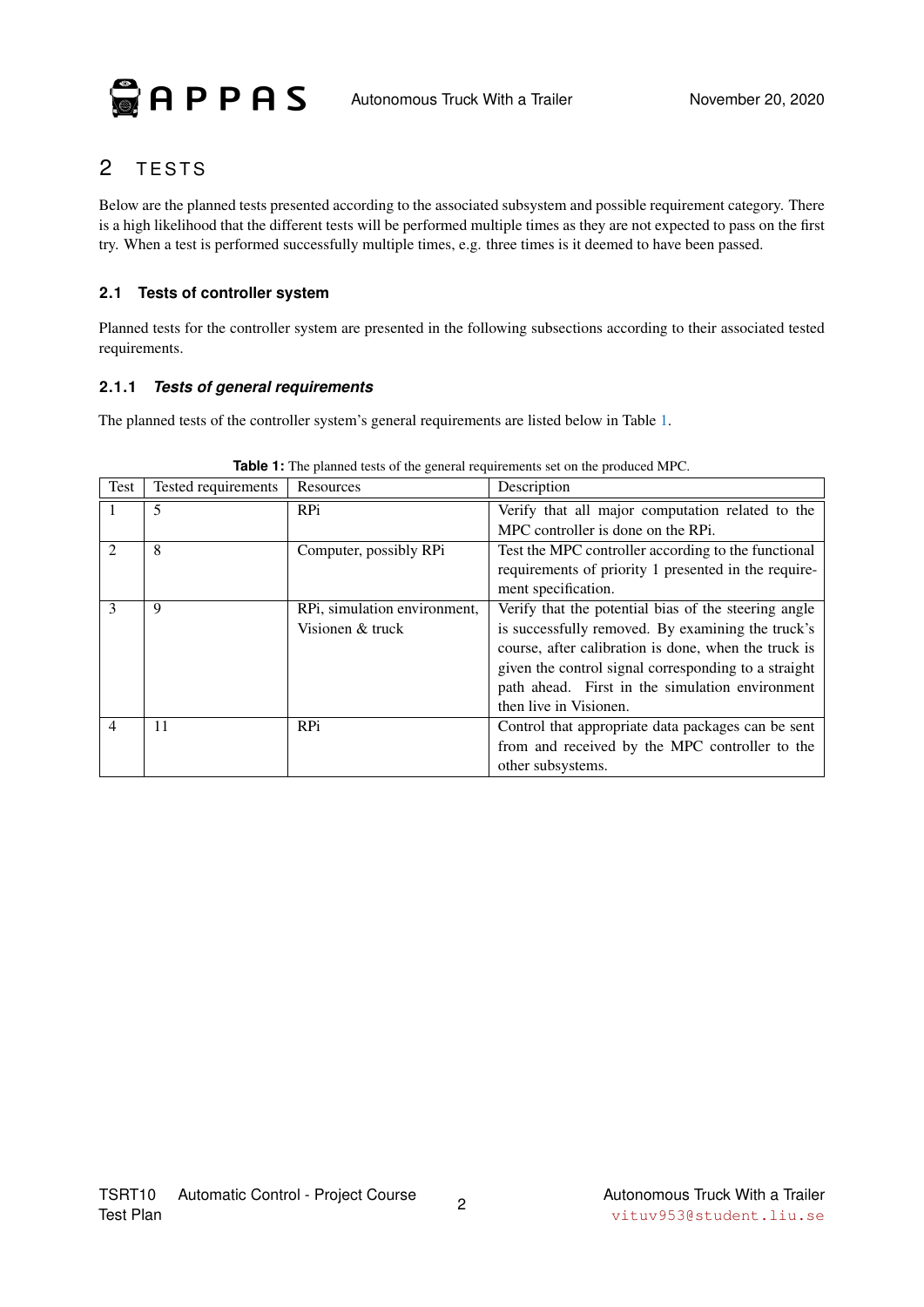

#### **2.1.2** *Tests of interfaces*

Planned test of the controller system's interfaces are listed below in Table [2.](#page-6-0)

| Test | <b>Tested Requirements</b> | Resources                    | Description                                         |
|------|----------------------------|------------------------------|-----------------------------------------------------|
|      | 12                         | RPi, simulation environment, | Verify that the MPC controller is compatible with   |
|      |                            | Visionen & truck             | the provided motion planner: that is, it can com-   |
|      |                            |                              | municate well with the motion planner first in sim- |
|      |                            |                              | ulation environment and then live in Visionen.      |
| - 6  | 14                         | RPi & computer               | Verify that changing every parameter on its own     |
|      |                            |                              | and together with other parameters works fine by    |
|      |                            |                              | using the developed method of changing parame-      |
|      |                            |                              | ters. Test the MPC controller in between changes    |
|      |                            |                              | to verify that everything works as intended.        |

| <b>Table 2:</b> The planned test of the controller system's interfaces. |  |
|-------------------------------------------------------------------------|--|
|-------------------------------------------------------------------------|--|

#### <span id="page-6-0"></span>**2.1.3** *Tests of design requirements*

Planned tests of the controller system's design requirements are listed below in Table [3.](#page-6-1)

<span id="page-6-1"></span>

| Test     | <b>Tested Requirements</b> | Resources                    | description                                            |
|----------|----------------------------|------------------------------|--------------------------------------------------------|
|          | 16                         | Simulation environment       | Verify that the MPC controller works in real time.     |
| 8        | 17                         | Simulation environment       | Verify that the MPC controller uses an integral ac-    |
|          |                            |                              | tion.                                                  |
| $\Omega$ | 18                         | RPi, simulation environment, | Verify that the MPC controller can avoid obsta-        |
|          |                            | Visionen & truck             | cles; first in simulations then live in Visionen.      |
| 10       | 19                         | RPi, simulation environment, | Verify that all control signals sent to the truck will |
|          |                            | Visionen & truck             | never exceed the physical constraints of the actua-    |
|          |                            |                              | tors; first in simulation then live in Visionen.       |

**Table 3:** The planned test of the controller system's design requirements.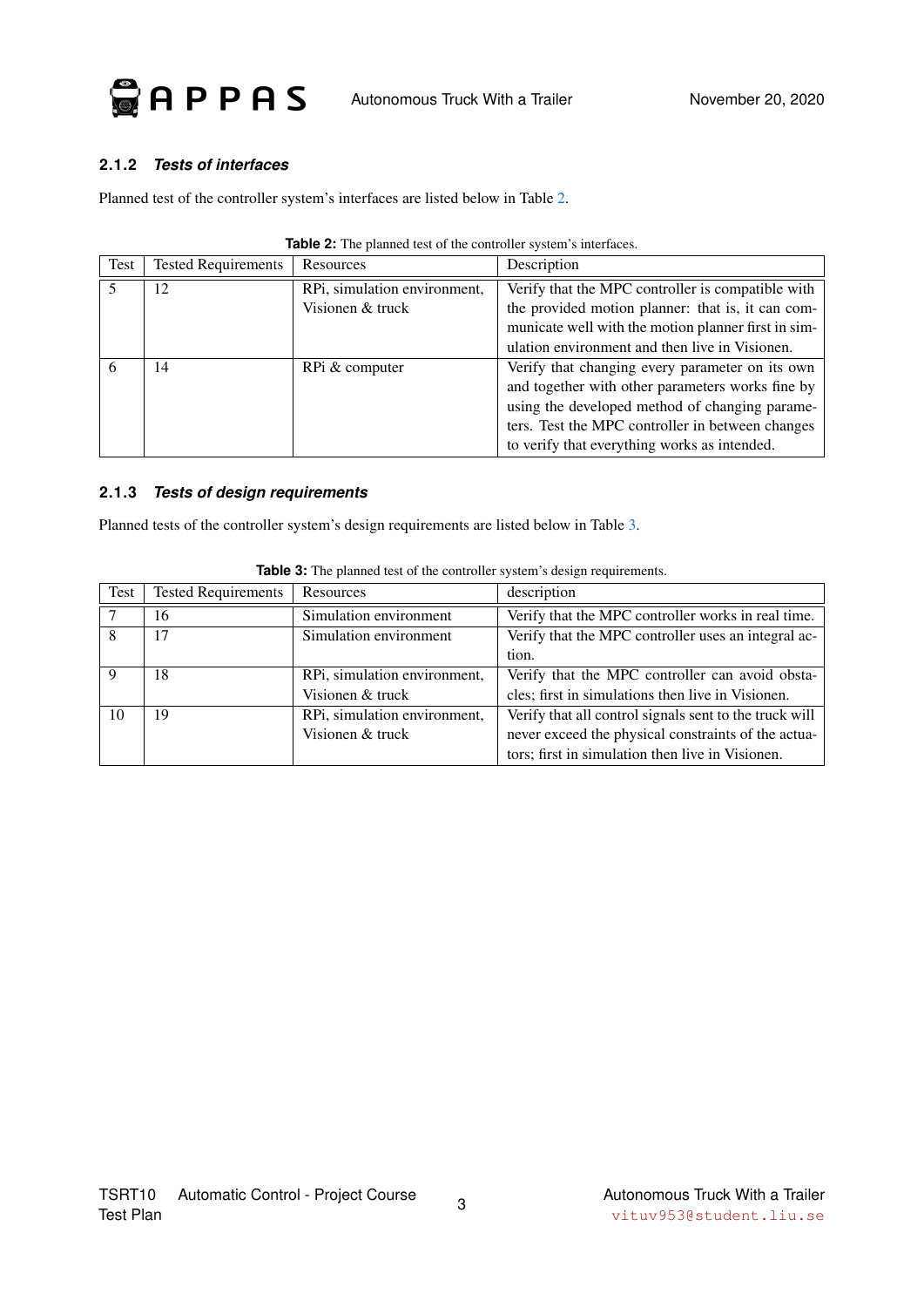

#### **2.1.4** *Tests of functional requirements*

The planned tests of the controller system's functional requirements are listed below in Table [4.](#page-7-1)

| <b>Test</b> | <b>Tested Requirements</b> | Resources                                        | description                                                                                                                                                              |
|-------------|----------------------------|--------------------------------------------------|--------------------------------------------------------------------------------------------------------------------------------------------------------------------------|
| 11          | $20 - 22$                  | RPi, simulation environment,<br>Visionen & truck | Verify that the MPC controller can follow a<br>straight path, when moving forward; first in sim-<br>ulation then live in Visionen.                                       |
| 12          | $23 - 25$                  | RPi, simulation environment,<br>Visionen & truck | Verify that the MPC controller can follow a<br>straight path, when reversing; first in simulation<br>then live in Visionen.                                              |
| 13          | $26 - 28$                  | RPi, simulation environment,<br>Visionen & truck | Verify that the MPC controller can follow a curved<br>path, when moving forward; first in simulation<br>then live in Visionen.                                           |
| 14          | 29-31                      | RPi, simulation environment,<br>Visionen & truck | Verify that the MPC controller can follow a curved<br>path, when reversing; first in simulation then live<br>in Visionen.                                                |
| 15          | $32 - 34$                  | RPi, simulation environment,<br>Visionen & truck | Verify that the MPC controller can follow a arbi-<br>trary path generated by the motion planner, when<br>moving forward; first in simulation then live in Vi-<br>sionen. |
| 16          | 35-37                      | RPi, simulation environment,<br>Visionen & truck | Verify that the MPC controller can follow a arbi-<br>trary path generated by the motion planner, when<br>reversing; first in simulation then live in Visionen.           |
| 17          | 38-40                      | RPi, simulation environment,<br>Visionen & truck | Verify that the MPC controller can complete an<br>entire mission, both in forward motion and revers-<br>ing; first in simulation then live in Visionen.                  |

|  | <b>Table 4:</b> The planned tests of the controller system's functional requirements. |  |
|--|---------------------------------------------------------------------------------------|--|
|--|---------------------------------------------------------------------------------------|--|

#### <span id="page-7-1"></span><span id="page-7-0"></span>**2.2 Tests of communications system**

Planned tests for the communication system are presented in Table [5.](#page-7-2)

<span id="page-7-2"></span>

| Test | Tested requirements | Resources       | Description                                                        |
|------|---------------------|-----------------|--------------------------------------------------------------------|
| 18   | 43                  | <b>RPi</b>      | Verify that ROS can run on the RPi.                                |
| 19   | 44                  | RP <sub>i</sub> | Verify that the master node is hosted on the RPi.                  |
| 20   | 46                  | RP <sub>i</sub> | Verify that ROS runs automatically when booting up the RPi.        |
| 21   | 47                  | RPi. EV3        | Verify that a message can be sent through the wired connection be- |
|      |                     |                 | tween RPi and EV3.                                                 |

| <b>Table 5:</b> The planned tests of the communications system. |  |
|-----------------------------------------------------------------|--|
|-----------------------------------------------------------------|--|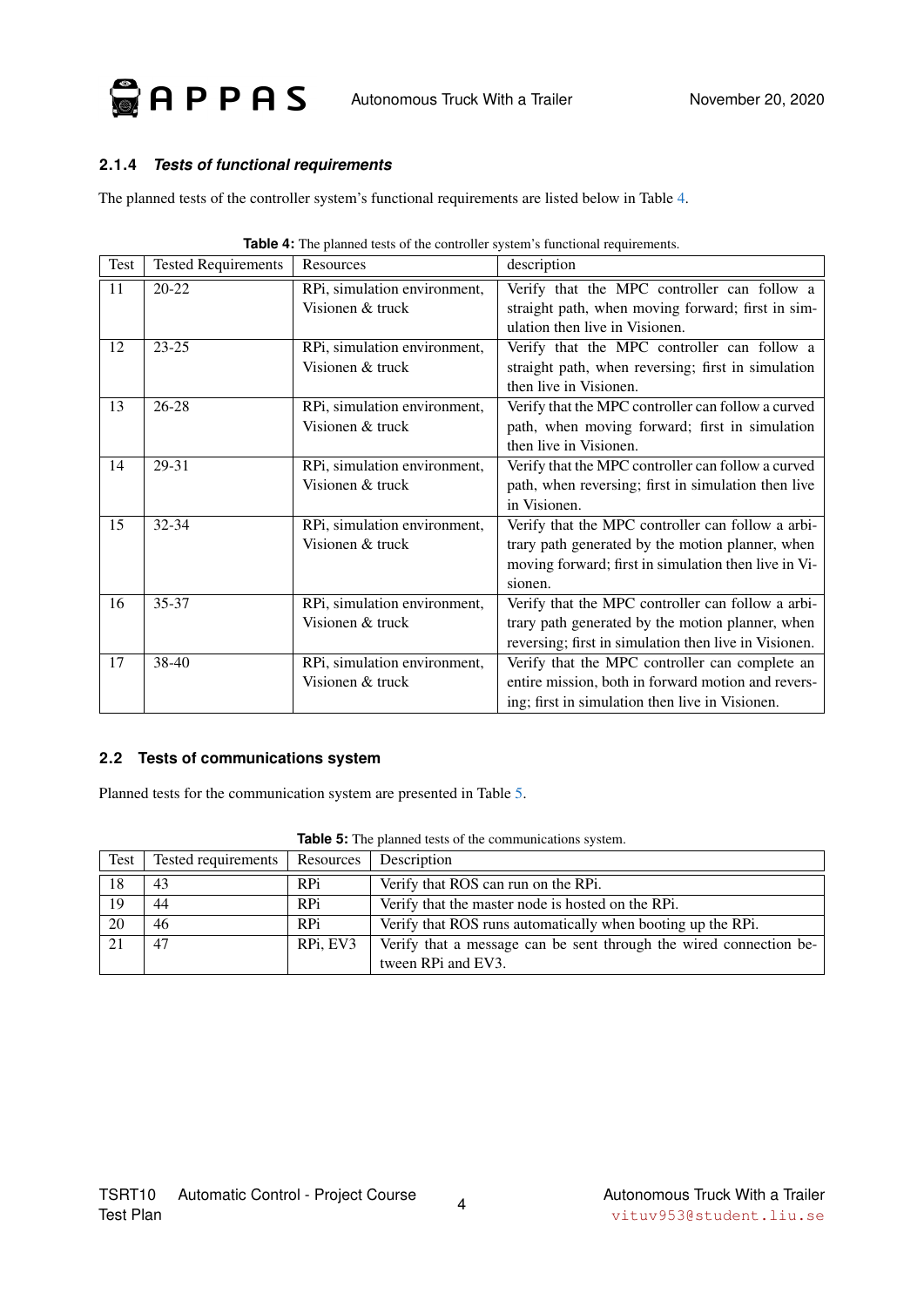

#### <span id="page-8-0"></span>**2.3 Tests of visualization system**

Planned tests for the visualization system are presented in Table [6.](#page-8-2)

| Test | Tested requirements | Resources     | Description                                                            |
|------|---------------------|---------------|------------------------------------------------------------------------|
| 22   | 48                  | Computer, RPi | Verify that there is a connection between the computer in Visionen     |
|      |                     |               | and the RPi by sending and reading a message.                          |
| 23   | 49                  | Computer      | Verify that the offline path from the start position to the goal posi- |
|      |                     |               | tion are displayed by projecting a virtual offline path.               |
| 24   | 13, 50              | Computer      | Verify that the path from the motion planner and the MPC from          |
|      |                     |               | the truck to the goal position are displayed by projecting a virtual   |
|      |                     |               | planned path.                                                          |
| 25   | 51                  | Computer      | Verify that the driven path are displayed by projecting a virtual      |
|      |                     |               | driven path.                                                           |
| 26   | 52                  | Computer      | Verify that obstacles are displayed by projecting an obstacle.         |

| <b>Table 6:</b> The planned tests of the visualization system. |  |  |  |  |
|----------------------------------------------------------------|--|--|--|--|
|----------------------------------------------------------------|--|--|--|--|

#### <span id="page-8-2"></span><span id="page-8-1"></span>**2.4 Tests of simulation environment**

Planned tests for the simulation environment are presented in Table [7.](#page-8-3)

<span id="page-8-3"></span>

| <b>Test</b> | Tested requirements   Resources |          | Description                                                              |
|-------------|---------------------------------|----------|--------------------------------------------------------------------------|
|             | 55                              | Computer | Verify that the planned path is displayed in the simulation environment. |
| 28          | 57                              | Computer | Verify that the obstacles are displayed in the simulation environment.   |
| 29          | 59                              | Computer | Verify that the truck's movements together with the planned path are     |
|             |                                 |          | displayed in the simulation environment.                                 |

#### **Table 7:** The planned tests of the simulation environment.